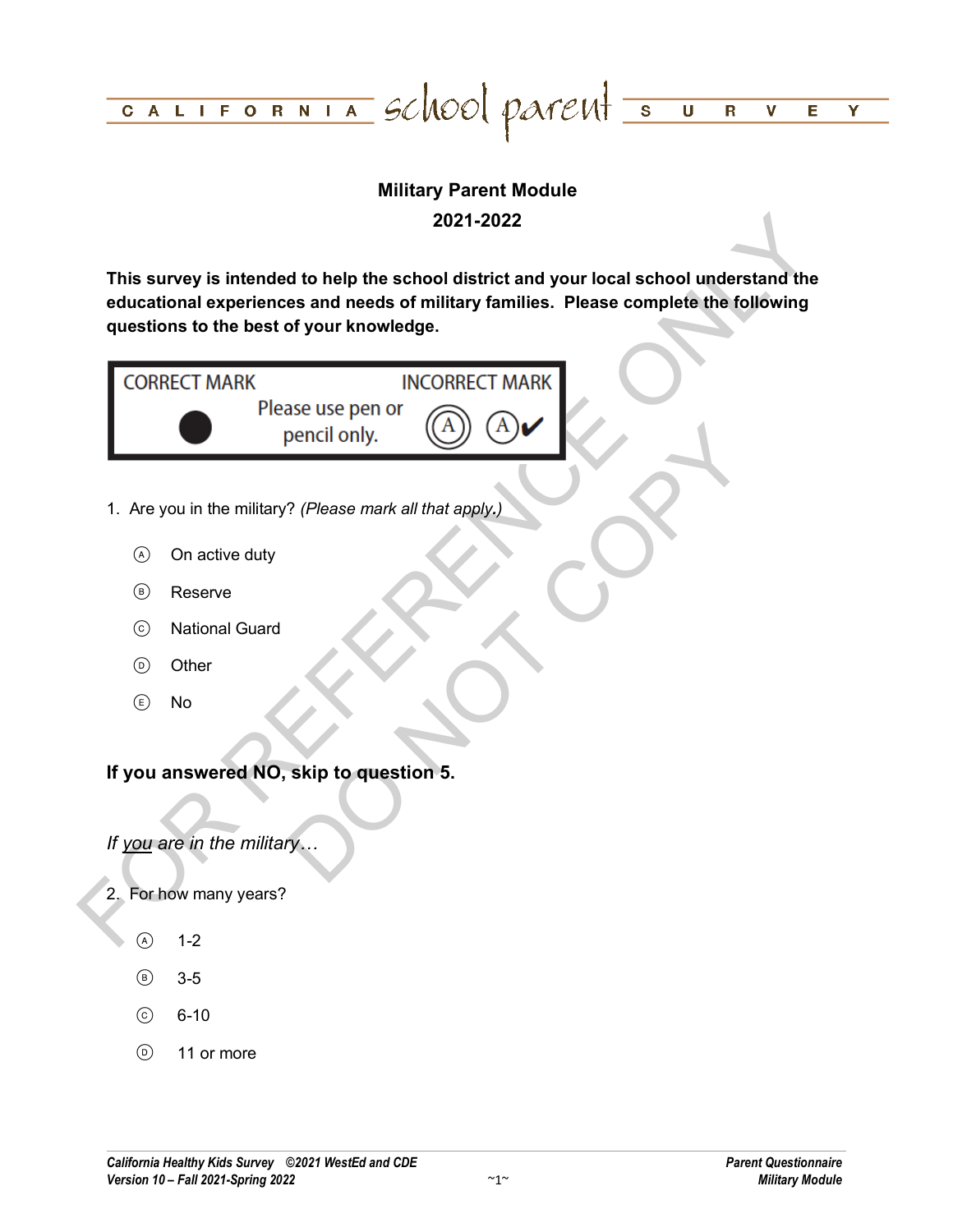#### CALIFORNIA SCNOOL PATENT SURV  $E$  $\overline{Y}$

### 3. What rank?

- Enlisted
- Warrant
- Non-Commissioned Officer
- Commissioned Officer
- 4. How many times have you been deployed?
	- (A) None
	- (B) Once
	- Twice
	- Three or more times
- FOR REFERENCE ONLY times<br>military? (Please mark all that apply.)<br>Solid that apply.)<br>Solid that apply.<br>Thilitary ... 5. Is your spouse in the military? *(Please mark all that apply.)* 
	- $(A)$  No
	- On active duty
	- Reserve
	- National Guard
	- Other

## **If you answered NO, skip to question 9.**

*If your spouse is in the military…*

- 6. For how many years?
	- $(A)$  1-2
	- $(B)$  3-5
	- $6-10$
	- $\circ$  11 or more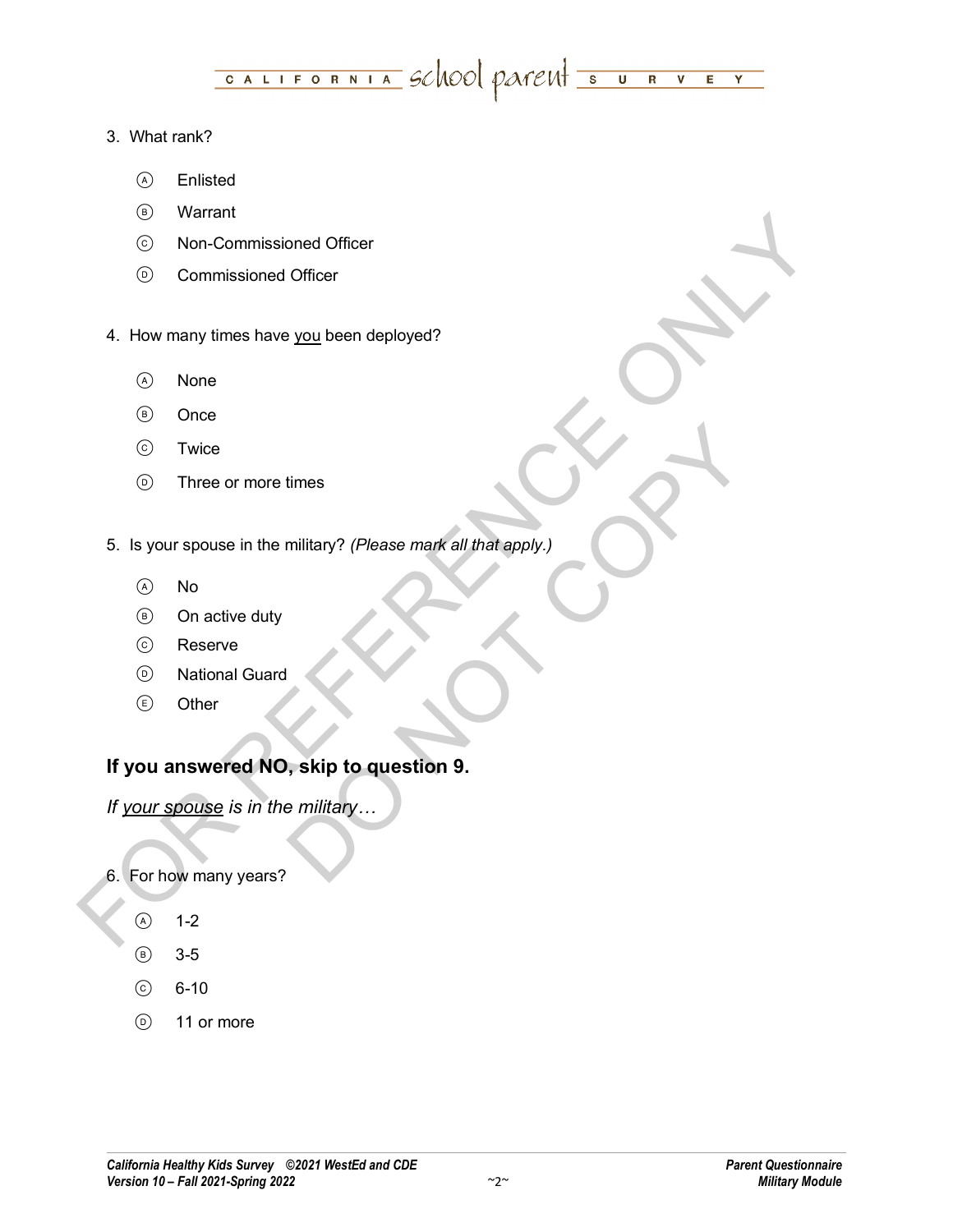#### <u>CALIFORNIA</u> SCHOOL PATENT SUR  $\overline{\mathsf{v}}$  $\overline{E}$  $\overline{\mathbf{Y}}$

### 7. What rank?

- Enlisted
- Warrant
- Non-Commissioned Officer
- Commissioned Officer
- 8. How many times has your spouse been deployed?
	- (A) None
	- (B) Once
	- Twice
	- Three or more times
- 9. Did you select the school that your child attends?
	- $\overline{A}$  No
	- Yes

# **If you answered NO, skip to question 11.**

- or Variant<br>
Although a many times has <u>your spouse</u> been deployed?<br>
Although a many times has <u>your spouse</u> been deployed?<br>
∴<br>
So None<br>
∴<br>
The export of the second that your child attendare<br>
∴<br>
9. Did you asked the schoo times<br>
Sool that your child attends?<br>
<br> **Solution 11.**<br>
<br> **Solution the base and I live on the base<br>
Near military housing off base<br>
The to select another school due to logistics and timing of a move** 10. Please select why you picked your child's school and not other schools in the area. *(Please mark all that apply.)*
	- The school is on the base and I live on the base
	- **B** The school is near military housing off base
	- $\odot$  Did not have time to select another school due to logistics and timing of a move
	- $\odot$  Did not have enough information about other schools to choose
	- This school is near affordable housing
	- $\odot$  Other military families recommended this school or have their children attend it
	- **(G)** Other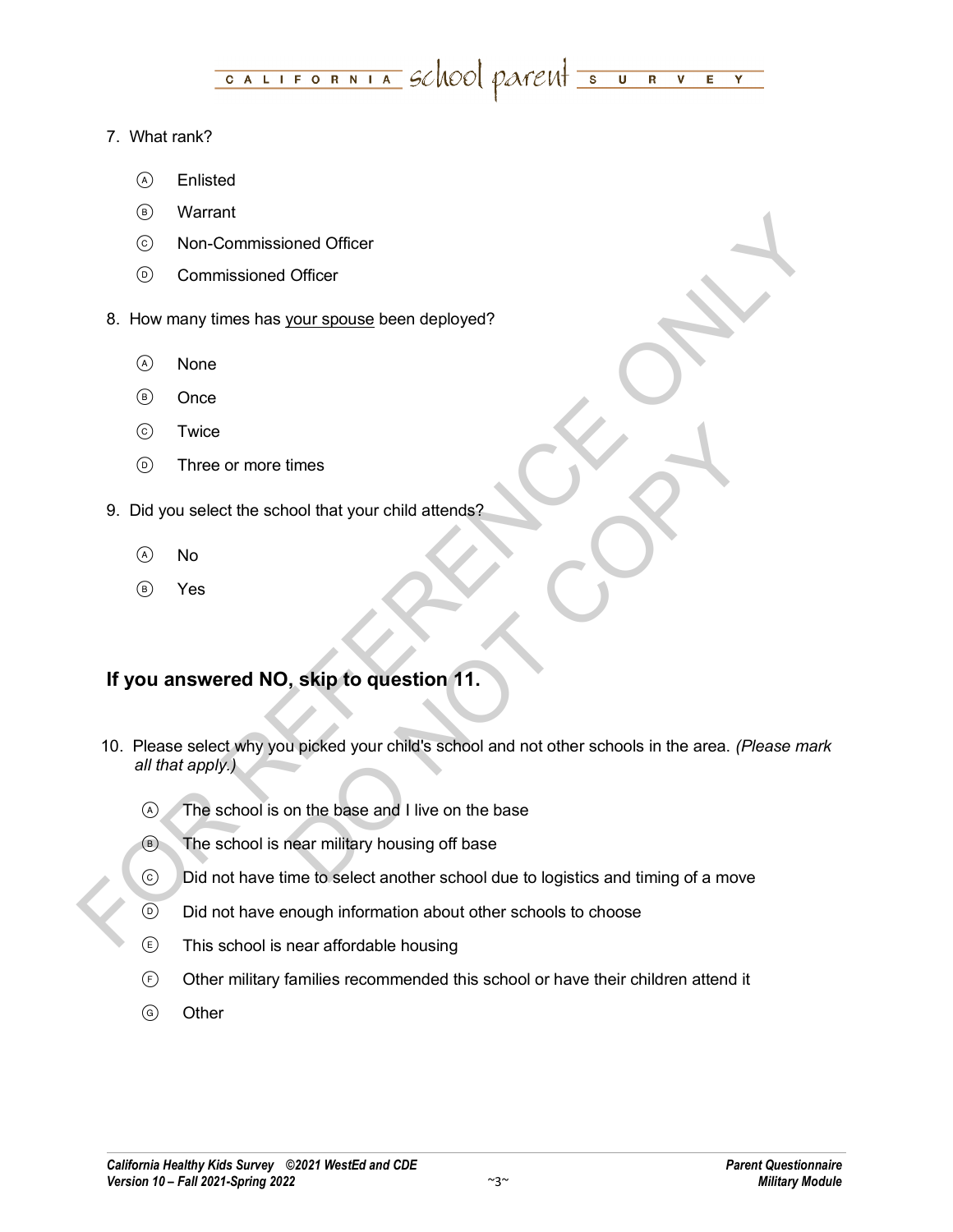# CALIFORNIA SCNOOL PATENT SURVEY

- 11. Did your child attend preschool?
	- $(A)$  No
	- Yes
- 12. Did your child receive homeschooling?
	- No
	- Yes

### **Please mark on your answer sheet how you feel about each of the following statements.**

|                                                                               |                                                                                          | $\circledcirc$<br>Yes                     |                                                  |                |                |            |                 |  |  |  |
|-------------------------------------------------------------------------------|------------------------------------------------------------------------------------------|-------------------------------------------|--------------------------------------------------|----------------|----------------|------------|-----------------|--|--|--|
|                                                                               |                                                                                          | 12. Did your child receive homeschooling? |                                                  |                |                |            |                 |  |  |  |
|                                                                               |                                                                                          | $\odot$<br>No                             |                                                  |                |                |            |                 |  |  |  |
|                                                                               |                                                                                          | $\circledcirc$<br>Yes                     |                                                  |                |                |            |                 |  |  |  |
|                                                                               |                                                                                          |                                           |                                                  |                |                |            |                 |  |  |  |
|                                                                               |                                                                                          |                                           |                                                  |                |                |            |                 |  |  |  |
|                                                                               | Please mark on your answer sheet how you feel about each of the following<br>statements. |                                           |                                                  |                |                |            |                 |  |  |  |
|                                                                               |                                                                                          |                                           |                                                  |                |                |            |                 |  |  |  |
| How important are these factors for you when thinking of your child's school? |                                                                                          |                                           |                                                  |                |                |            |                 |  |  |  |
| Not at All                                                                    |                                                                                          |                                           |                                                  |                | Slightly       |            | Very            |  |  |  |
|                                                                               |                                                                                          |                                           |                                                  | Important      | Important      | Important  | Important       |  |  |  |
|                                                                               | 13.                                                                                      | Academic reputation                       |                                                  | $\circledcirc$ | $\circledcirc$ | $\odot$    | $\odot$         |  |  |  |
|                                                                               | 14.                                                                                      |                                           | Convenience (e.g., close to home and/or work)    | $\circledcirc$ | $\circledcirc$ | $\odot$    | $\odot$         |  |  |  |
|                                                                               | 15.                                                                                      | families                                  | School's attitudes toward military students and  | $\odot$        | $\circledcirc$ | $\odot$    | $\odot$         |  |  |  |
|                                                                               |                                                                                          |                                           | 16. Additional educational supports for military | $\odot$        | $^{\circledR}$ | $\odot$    | $\odot$         |  |  |  |
|                                                                               |                                                                                          | students                                  |                                                  |                |                |            |                 |  |  |  |
|                                                                               | 17.                                                                                      |                                           | Housing costs in the district                    | $\circledcirc$ | $^{\circledR}$ | $_{\odot}$ | $^{\copyright}$ |  |  |  |
|                                                                               |                                                                                          |                                           | 18. Presence of other military families          | $\odot$        | $\circledcirc$ | $\odot$    | $^{\circledR}$  |  |  |  |
|                                                                               | 19.                                                                                      | (magnet)                                  | Special programs or focus of the school          | $\odot$        | $\circledcirc$ | $_{\odot}$ | $\odot$         |  |  |  |
|                                                                               | 20.                                                                                      | School safety                             |                                                  | $\bigcirc$     | $\circledR$    | $\odot$    | $\circledcirc$  |  |  |  |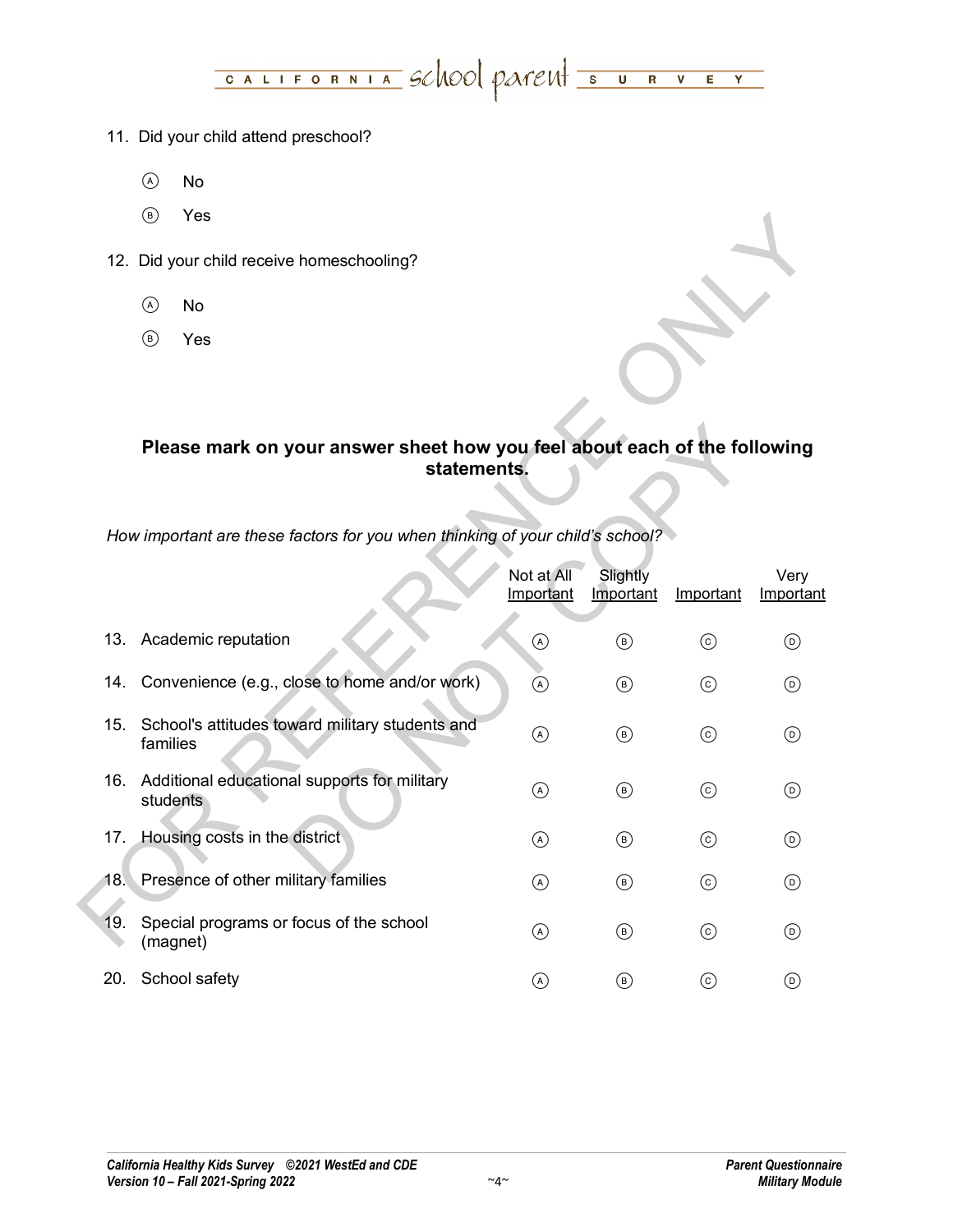<u>CALIFORNIA</u> SCHOOL PATENT SUR  $\overline{\mathsf{v}}$  $\overline{\mathbf{E}}$  $\overline{\mathsf{Y}}$ 

#### *How much of a need do you think there is for each of the following services in your child's school?*

|     |                                                                                                                                                                                                              | Not a<br><b>Need</b> | A Little<br><b>Need</b> | A<br><b>Need</b> | A Major<br><b>Need</b> | Don't<br>Know             |
|-----|--------------------------------------------------------------------------------------------------------------------------------------------------------------------------------------------------------------|----------------------|-------------------------|------------------|------------------------|---------------------------|
| 21. | Additional tutoring for your child                                                                                                                                                                           | $\odot$              | $\circledcirc$          | $\odot$          | $^{\copyright}$        | $\bigcirc$                |
| 22. | After school activities for your child                                                                                                                                                                       | $\odot$              | $\circled{B}$           | $\odot$          | $\odot$                | $\bigcirc$                |
| 23. | Summer camp for your child                                                                                                                                                                                   | $\odot$              | $\circledcirc$          | $_{\odot}$       | $\odot$                | $\circled$                |
| 24. | Scholarships and grants to help participate<br>in after school activities                                                                                                                                    | $\odot$              | $\circledcirc$          | ⊙)               | $\odot$                | $\bigcirc$                |
| 25. | Emotional supports for your child to help<br>deal with deployments, transitions, and<br>other challenges that military children face                                                                         | $\odot$              | $^\circledR$            | $\mathsf{C}$     | $^{\copyright}$        | $\bigcirc$                |
| 26. | Parenting supports to help you deal with<br>the effects of deployments, transitions, and<br>other challenges your family faces on your<br>child's school behavior and achievements                           | ®                    | $\circledR$             | $\odot$          | $\odot$                | $\bigcirc$                |
| 27. | Supports to help military parents to be<br>involved with the school                                                                                                                                          | $\circledA$          | $\circledast$           | $\odot$          | $\odot$                | $\circled$                |
| 28. | Supports to help military parents<br>communicate with other military parents in<br>the school                                                                                                                | $\circledcirc$       | $\circledR$             | $\odot$          | $\circledcirc$         | $\left(\mathsf{E}\right)$ |
| 29. | Information on educational resources for<br>military families                                                                                                                                                | $\circledcirc$       | $\circledcirc$          | $\odot$          | $\circledcirc$         | $\left(\mathsf{E}\right)$ |
|     | Are you or your spouse in the military?                                                                                                                                                                      |                      |                         |                  |                        |                           |
|     | $\odot$<br>Yes                                                                                                                                                                                               |                      |                         |                  |                        |                           |
|     | N <sub>o</sub><br>$\circledcirc$                                                                                                                                                                             |                      |                         |                  |                        |                           |
|     | The following questions are ONLY for parents who are in the military or whose spouse<br>is in the military. If either you or your spouse is in the military, please proceed with the<br>following questions. |                      |                         |                  |                        |                           |
|     | If this doesn't annly to you and you have answered "No" to the question above you                                                                                                                            |                      |                         |                  |                        |                           |

- Yes
- $(B)$  No

**If this doesn't apply to you and you have answered "No" to the question above, you have now finished the survey. Thank you for your participation.**

30. Do you live…

- (A) On base
- Off base military housing
- Off base non-military housing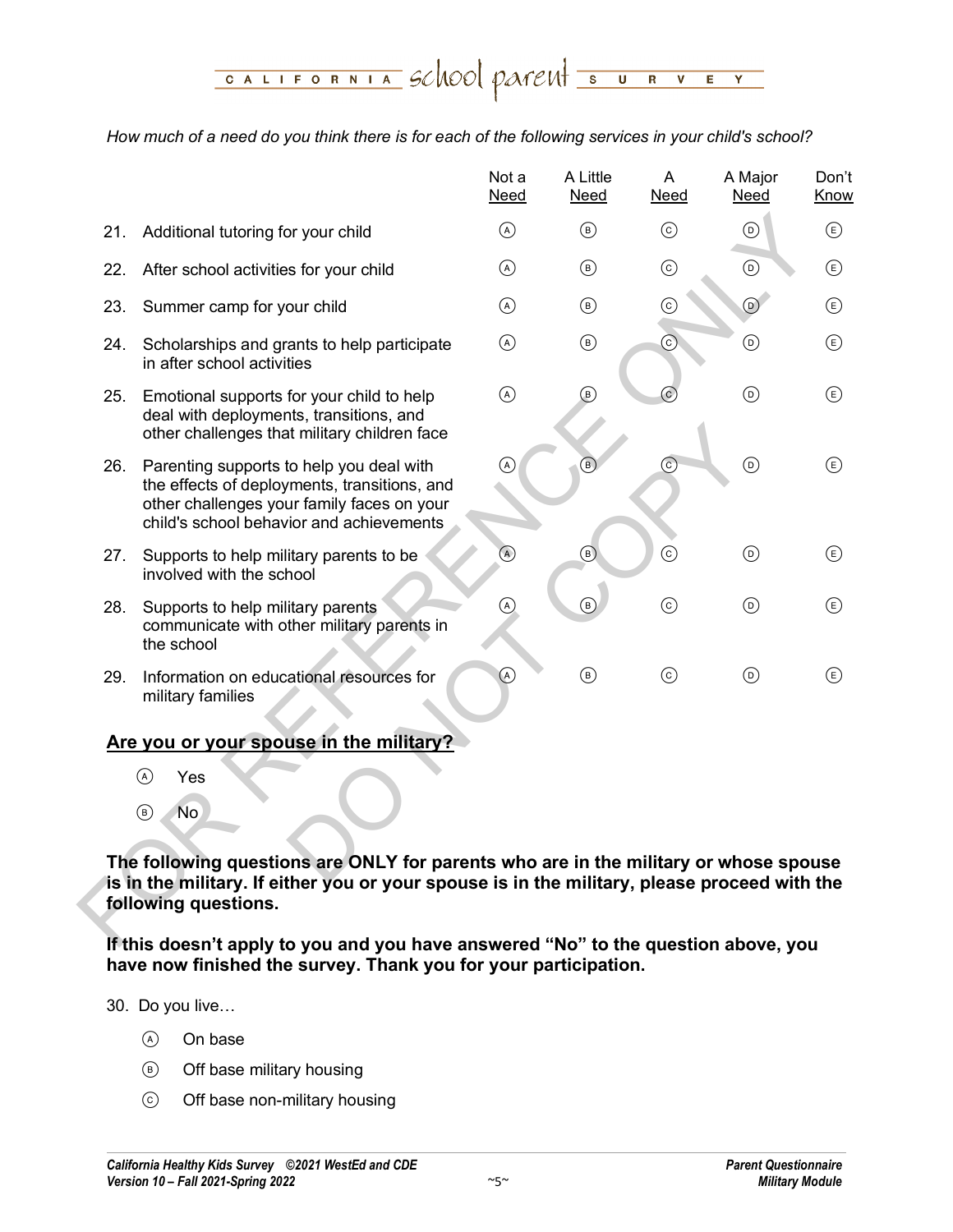- 31. Do you have a family member (spouse, child, brother, sister, parent) who is currently serving or deployed outside of the State of California?
	- No
	- Yes
	- Don't know
- 32. If "Yes," where? *(Please mark all that apply.)*
	- A Iraq
	- Afghanistan
	- Other places outside the US
	- Other states in the US
	- $(E)$  Don't know
- O Yos<br>
The Contribution<br>
S 2: If "Yes," where? (Please mark all that apply.)<br>
∴ O Inter<br>
O Afghanistan<br>
∴ O Other states in the US<br>
© Don't know<br>
33. Do you have a family member (spouse, child, brother, sister, partent) DO NOT COPY 33. Do you have a family member (spouse, child, brother, sister, parent) who served or was deployed outside of the State of California any time in the past?
	- $(A)$  No
	- Yes
	- Don't know
	- 34. If "Yes," where? *(Please mark all that apply.)*
		- A Iraq
		- Afghanistan
		- Other places outside the US
		- $\circ$  Other states in the US
		- $\left(\begin{matrix}E\end{matrix}\right)$  Don't know